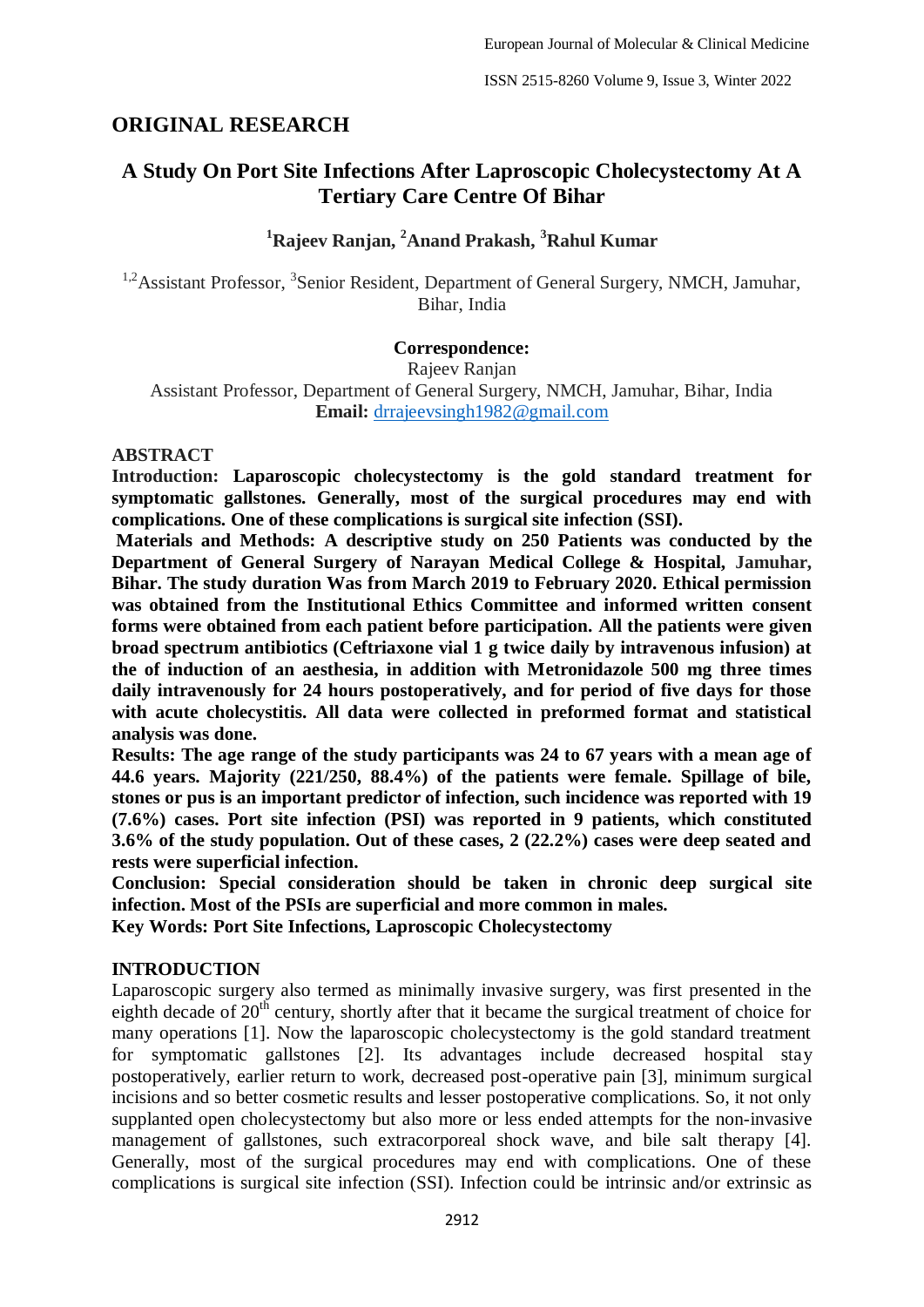the human body enables the survival of a wide variety of microorganisms with potential for infection as a result of surgical intervention [5]. Patient's bacterial flora may become opportunistic and cause infection in special circumstances. This can occur in both open surgeries and to a lesser extent in laparoscopic one [6]. It is a fact that laparoscopic cholecystectomy associated with fewer SSI than open cholecystectomy [7].

However now-a-days, with increasing number of performed laparoscopic cholecystectomies, there is an increasing number of port site infection, although it occurs infrequently, but it has significant influence on overall outcomes of laparoscopic cholecystectomy and its final results like delay in return to work, increase cost and bad cosmetic results which become disappointing for both patient and surgeon. There are three types of surgical site infection which can occur in port site [8-10]: First is superficial surgical site infection occurring within 30 days post-surgery and involves only skin and subcutaneous tissues and the patient at least has one of the following: a) purulent discharge from the superficial incision. b) Organism isolated from aseptically obtained culture of fluid or tissue from superficial incision. The second type is deep surgical site infection which may be presented after 30 days of operation and involves deep soft tissues including fascia and muscles deep to the incision. The patient has at least two of the followings: a) purulent drainage from deep incision, b) dehiscence of the deep incision, and c) an abscess. The third type is organ/space SSI where infection involves any organ and spaces other than the incision which was opened or manipulated during surgery [11].

### **MATERIALS AND METHODS**

A descriptive study was conducted by the Department of General Surgery of Narayan Medical College & Hospital, Jamuhar, Bihar. The study duration was from March 2019 to February 2020. Ethical permission was obtained from the Institutional Ethics Committee and informed written consent forms were obtained from each patient before participation. Patients who underwent laparoscopic cholecystectomies during this period were included in our study. All the patients were given broad spectrum antibiotics (Ceftriaxone vial 1 g twice daily by intravenous infusion) at the of induction of an aesthesia, in addition with Cetronidazole 500 mg three times daily intravenously for 24 hours postoperatively, and for period of five days for those with acute cholecystitis.

All operations were done by experienced surgeons, using four ports procedures, with reusable instruments; gallbladder was extracted from the epigastric port in all operations, without using retrieval bag. Sub-hepatic tube drain was used in most of the patients and removed next day after the operation. Stitches were removed 7th day postoperatively without the presence of infection. Swabs were taken for culture and sensitivity in all patients who developed PSI. Exploration under general anaesthesia was done for patients with chronic deep site infections, presented with persistent discharging sinus, wound debridement was done and the wound was left open to heal by secondary intention. Excisional biopsies for chronic discharging sinuses had been done and sent for histopathological studies & tissue samples examined for polymerase chain reaction (PCR).

All patients responded well within six months of follow-up. Patient's whose operations were converted to open procedures and those with a history of chronic co-morbid conditions were excluded from the sample to minimize bias in the study. For the same reason, and to avoid iatrogenic complications of beginner surgeons, we collect the data of experienced surgeons who have good documentation and postoperative follow-up. Their experience was estimated by their period of laparoscopic work (at least 10 years), their number of operating procedures and duration of procedures (20-90 minutes). Factors as gender, site of infected port, type of microorganism, acute versus chronic cholecystitis, type of infection (superficial or deep infection) and intraoperative spillage of stones, bile or pus were analyzed in our sample. The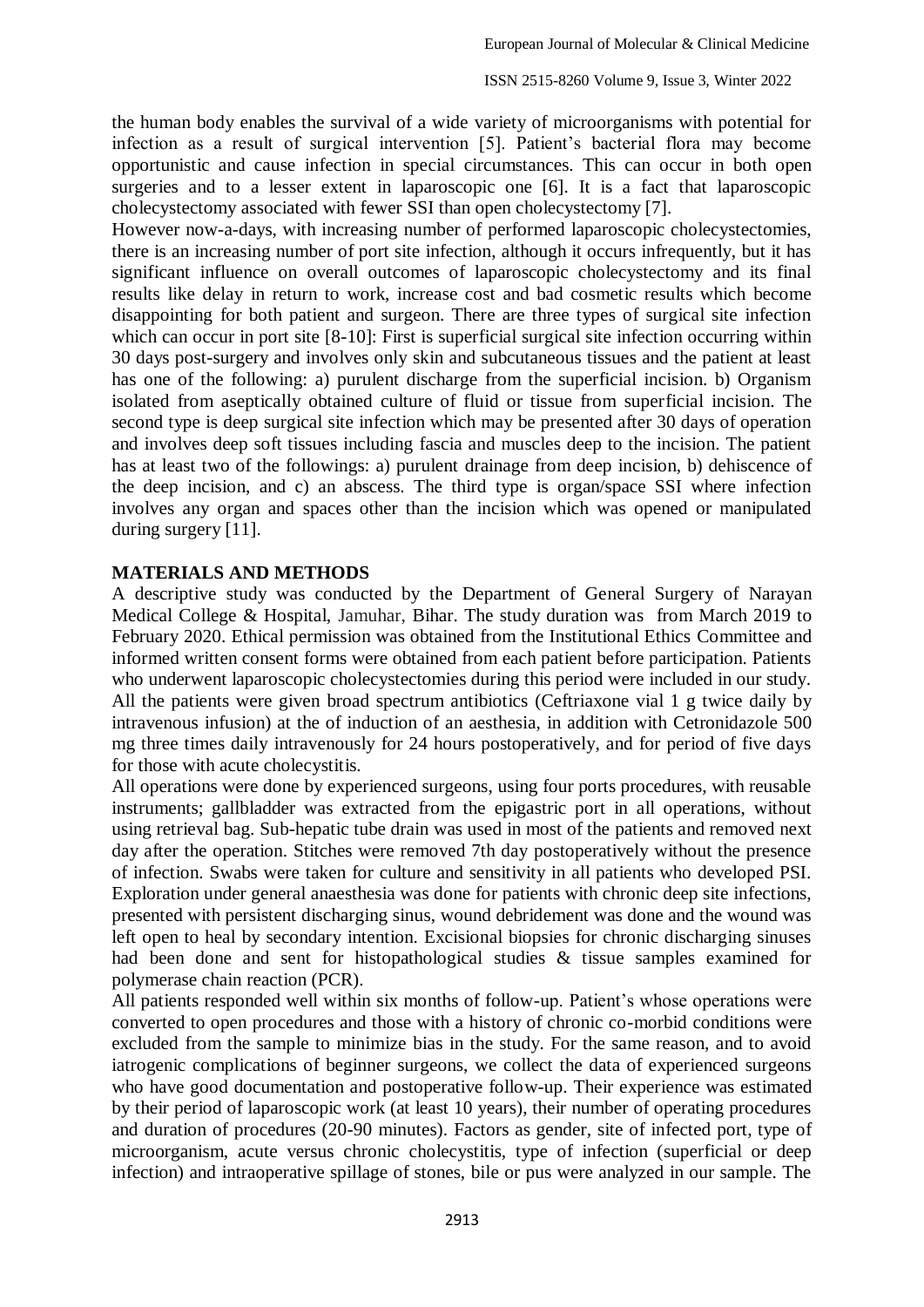method of sterilization used in our sample was washed the instruments by ENZYM (50 cc/20 L), then rinse with tap water, finally emersion in Formalin or OPA for 30 minutes.

All data were collected in preformed format and statistical analysis was done. The data was introduced in Microsoft excel. Descriptive analysis was done. Chi-square test was used to decide the significance of the association between related variables.  $P \le 0.05$  was considered as statistically significant.

## **RESULTS**

A total of 250 patients were included in the final analysis. The age range of the study participants was 24 to 67 years with a mean age of 44.6 years. Majority (221/250, 88.4%) of the patients were female. Acute cases were mostly kept under observation and conservative management. 14% cases (35/250) were operated in the acute phase. Spillage of bile, stones or pus is an important predictor of infection, such incidence was reported with 19 (7.6%) cases. Port site infection (PSI) was reported in 9 patients, which constituted 3.6% of the study population. Out of these cases, 2 (22.2%) cases were deep seated and rest were superficial infection. Swab cultures were sent and report has been shown in figure 1. All the factors known to predispose a person to infection have been checked for association and report has been shown in table 1. It was found that female gender, those operated in acute phase, spillage during surgery and site of port are important predictors of developing port site infection.

| <b>Factor</b>    | <b>Number of cases developing PSI</b> | P value |
|------------------|---------------------------------------|---------|
| <b>Gender</b>    |                                       |         |
| Male             | 2/29                                  | < 0.05  |
| Female           | 7/221                                 |         |
| <b>Condition</b> |                                       |         |
| Acute            | 4/35                                  | < 0.05  |
| Chronic          | 5/215                                 |         |
| <b>Spillage</b>  |                                       |         |
| Yes              | 6/19                                  | < 0.05  |
| N <sub>0</sub>   | 3/231                                 |         |
| Port site        |                                       |         |
| Umbilical port   | 2/37                                  |         |
| Epigastric port  | 6/200                                 | < 0.05  |
| Lateral port     | 1/13                                  |         |

**Table 1: Table showing association of various factors with development of PSI (N = 250)**

### **Figure 1: Distribution of organism isolated from the swab culture**  $(N = 9)$

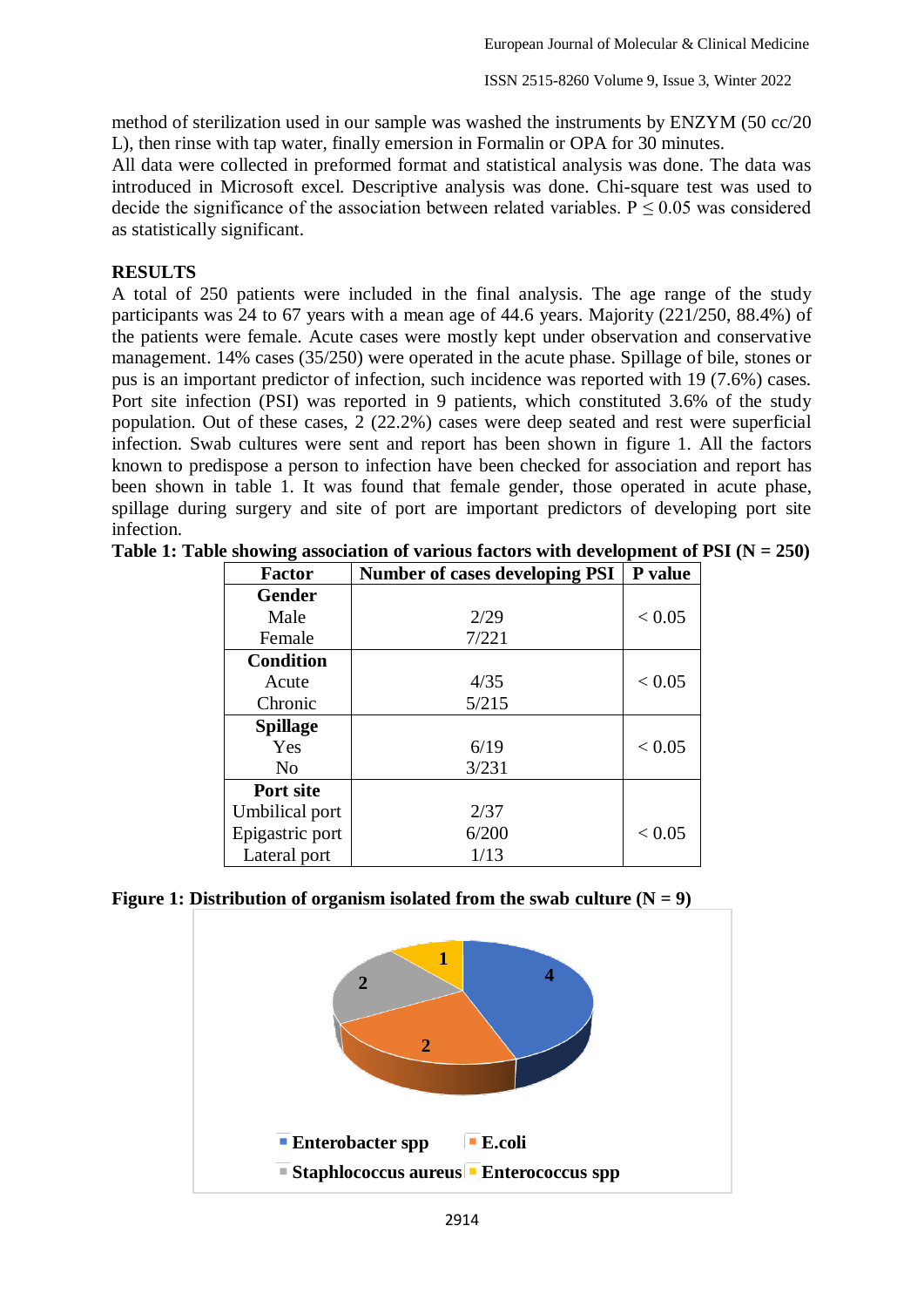#### **DISCUSSION**

The rate of PSI after laparoscopic cholecystectomy is lower than that of open cholecystectomy because laparoscopic procedures are minimally invasive technique and have less impact on the immune system than an open one [12]. The incidence of port site infection in our sample is about 3.6% which was lower than results of study done by Khurshid, et al. in 2012, their results was 6.7% [13] and higher than results of study done by Jasim Saud, et al, their result was lower than our (2.4%) [14]. The differences among the three studies may be due to differences in environment, population and sterilization technique which could be different from hospital to another and there may be rapid turnover on the expense of adequate sterilization.

In our study, we found the majority of patients underwent laparoscopic cholecystectomy were females, also most of our port site infection patients were females. This finding is in contrast to a previous study [14]. Also, perforation of gallbladder during operation more in males than in females [15]. The explanation of this is not so clear but we can say that male gender tolerates more pain than female (by questioner). Our study patients operated during acute phase are more at risk to develop infection. This is similar to another study [7]. Both studies show the significance of acute phase with PSI. This is due to increased probability of perforation of gallbladder and spillage of bile, stones, or pus as a result of difficult manipulation, tensely distended gallbladder with thickened oedematous wall [16]. As long as the inflammation is limited to gallbladder, laparoscopic cholecystectomy is usually feasible. However, the inflammation extends to the porta-hepatis, great care must be taken in proceeding with operations, as normally thin minimally adhesive tissue that invest cystic duct and artery is markedly thickened and oedematous and may not readily separated by usual blind dissection [17].

Laparoscopic cholecystectomy is associated with spillage of gallstones in 5% to 40% [11,17] of procedures and perforation of gallbladder during surgery occur frequently at a rate of 10% to 40% [18] and may occur secondary to traction applied by grasping forceps or because of electro-surgical thermal injury during removal of the gallbladder from its bed [16]. Escaped stones composed primarily of cholesterol that pose little threat of infection, however, pigment stones frequently harbour viable bacteria and may potentially lead to subsequent infections if allowed to remain in the peritoneal cavity [16]. Spillage of bile, pus or stones which can be retained inside the abdomen or in the wound is highly associated with port site infection and abscess formation [16] which was statistically significant in our study. Foreign body retained could be stones, clips, or parts of plastic sheath.

Another study conducted over three years 2009-2012 show relation between port site infection and intraoperative spillage during laparoscopic cholecystectomy in 5.3% of perforated cases [19]. In our study, the percentage was higher maybe due to lack of usage of retrieval bag which prevent direct contact of port wound with the content of infected gallbladder. This may be due to the fact that the epigastric port is the site of gallbladder extraction therefore this port will be in direct contact with inflamed gallbladder. Another study showed high association between epigastric port and infection [20] and in another study, shows surgical site infection in umbilical port more than epigastric port and this related to umbilical flora and gall bladder extraction through umbilicus in single port surgery [21] which indicates that site of gall bladder extraction was the most common site of PSI.

Most of the patients presented with PSI in our study were superficial infection Also, superficial infection is more common than deep infection as reported by study done by Mir, et al. [13].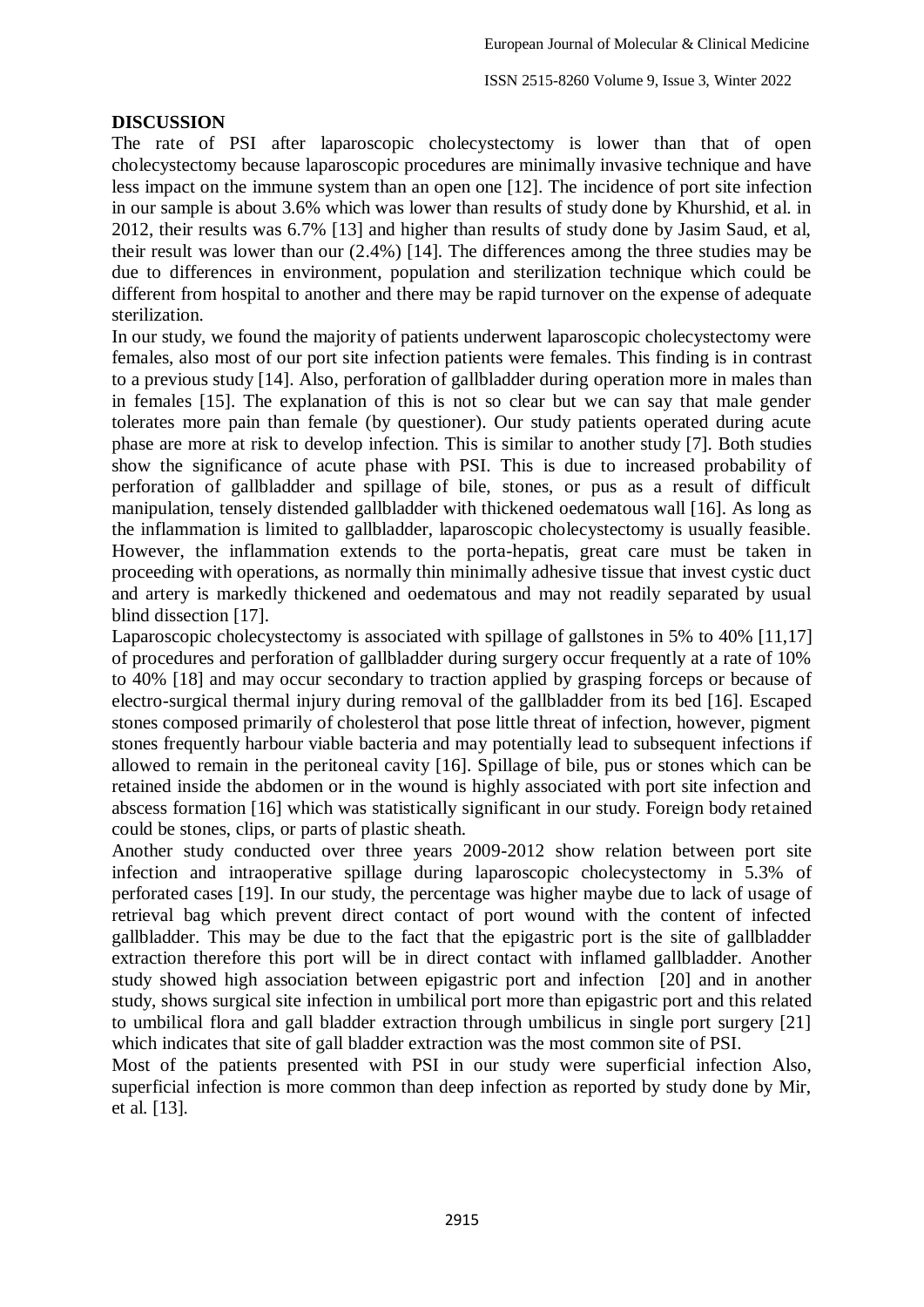## **CONCLUSION**

There is a significant association of PSI with spillage of bile, stones, or pus, with the port of gallbladder extraction and with acute cholecystitis. Special consideration should be taken in chronic deep surgical site infection. Most of the PSIs are superficial and more common in males.

# **REFERENCES**

- 1. Dubois F. Coelioscopic cholecystectomy: Preliminary report of 36 cases. Annals of Surgery. 1990; 211(1):60-62.
- 2. Mehraj A et al. Laparoscopic cholecystectomy: An audit of 500 patients. Journal of Ayub Medical College Abbottabad. 2011; 23(4): 88-90.
- 3. Williams L S et al. Comparison of laparoscopic cholecystectomy with open cholecystectomy in a single center. The American Journal of Surgery. 1993; 165(4): 459- 465.
- 4. Pham T H, John G H. Ch 32: Gallbladder and extrahepatic biliary system. Andersen, Dana K., et al., eds. Schwartz's Principles of Surgery. 10th ed. MC Graw Hill Education, 2015, P 1324.
- 5. Shindholimath V.V. et al. Factors influencing wound infection following laparoscopic cholecystectomy. Tropical Gastroenterology: Official Journal of the Digestive Diseases Foundation. 2002; 24(2): 90-92.
- 6. Richards M J et al. Nosocomial infections in combined medical-surgical intensive care units in the United States. Infection Control & Hospital Epidemiology. 2000; 21(8): 510- 515.
- 7. Jan W A et al. The frequency of port-site infection in laparoscopic cholecystectomies. Journal of Postgraduate Medical Institute (Peshawar-Pakistan). 2011; 22(1).
- 8. Bhat, Sriram. SRB's Manual of Surgery. JP Medical Ltd, 2016.
- 9. Horan T C et al. CDC definitions of nosocomial surgical site infections, 1992: a modification of CDC definitions of surgical wound infections. American Journal of Infection Control. 1992; 20(5):271-274.
- 10. Williams N S et al. Bailey & Love's Short Practice of Surgery. CRC Press, 2008.
- 11. Sathesh-Kumar T. et al. Spilled gall stones during laparoscopic cholecystectomy: a review of the literature. Postgraduate Medical Journal. 2004; 80:77-79.
- 12. Holub Z. Impact of laparoscopic surgery on immune function. Clinical and Experimental Obstetrics & Gynecology. 2002: 29(2): 77-81.
- 13. Mir M, Khursheed S, Malik U, Bali B. Frequency and risk factor assessment of port-site infection after elective laparoscopic cholecystectomy in low-risk patients at a tertiary care hospital of Kashmir. The Internet Journal of Surgery. 2012: 28(2).
- 14. Jasim D S, Mushtaq C A. Surgical site infection after laparoscopic cholecystectomy. Basrah Journal of Surgery. 2010: 16;119-121.
- 15. Rice D Cet al. Long-term consequences of intraoperative spillage of bile and gallstones during laparoscopic cholecystectomy. Journal of Gastrointestinal Surgery. 1997: 1(1):85- 91.
- 16. Zinner Michael J. Maingot's abdominal operations. McGraw-Hill Publications, 2009. p 1004-1006.
- 17. Memon M.A. et al. The outcome of unretrieved gallstones in the peritoneal cavity during laparoscopic cholecystectomy. Surgical Endoscopy. 1999: 13(9):848-857.
- 18. Brockmann J.G. Complications due to gallstones lost during laparoscopic cholecystectomy. Surgical Endoscopy. 2019; 16(8):1226-1232.
- 19. Taj M N, Yasmeen I, Zakia A. Frequency and prevention of laparoscopic port site infection. J Ayub Med Coll Abbottabad. 2020; 24:197-199.